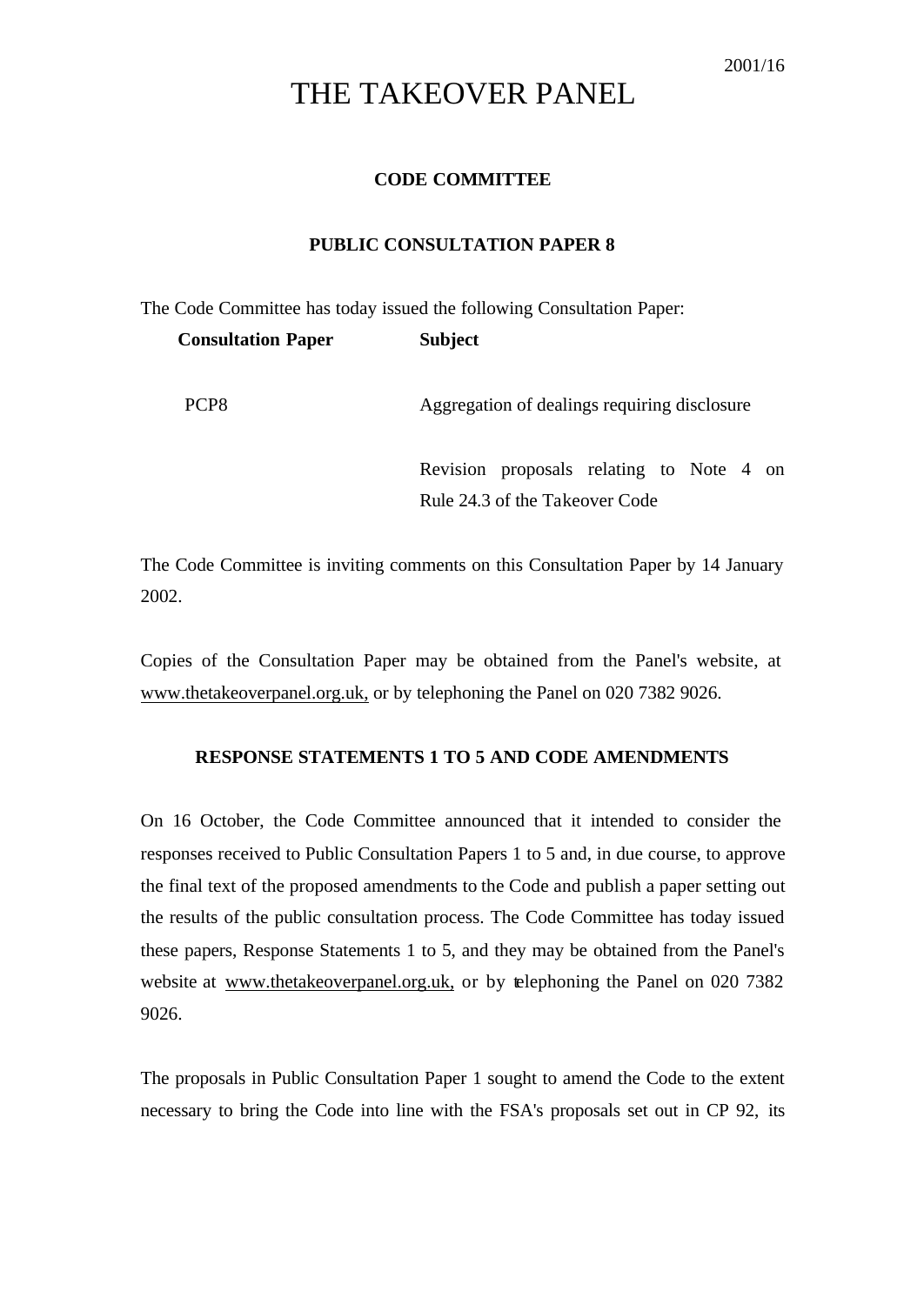Consultation Paper relating to the dissemination of regulatory information. The FSA has yet to finalise its proposals, but on the assumption that there will be no additional proposals from the FSA which will have an impact on the Code and that all the proposals contained in CP 92 which do have an impact on the Code will be adopted, the Code Committee proposes to introduce the amendments referred to in paragraph 4 of Public Consultation Paper 1 once the FSA confirms its changes to the Listing Rules. An announcement will be made at the relevant time setting out the consequential changes to the Code and indicating the date on which such changes will take effect.

The Code Committee has decided not to amend Rule 2.4 as was proposed in Consultation Paper 2 relating to "refresher" announcements: the Code Committee accepts that the Code already provides, principally through General Principle 6, guidance as to the level of disclosure expected. However, the Code Committee reminds parties to possible bids and their advisers that the onus to comply with existing legal and regulatory disclosure requirements rests with them. The Panel has indicated to the Code Committee that it will continue to exercise its general power to require an announcement to be made as and when, in its view, circumstances so demand.

The proposals in Public Consultation Papers 3 to 5 will be implemented with some modifications. The amendments to the Code set out in Response Statements 3 to 5 are set out in the Appendix to this statement and will take effect immediately. The amended pages of the Code will be published in due course.

4 December 2001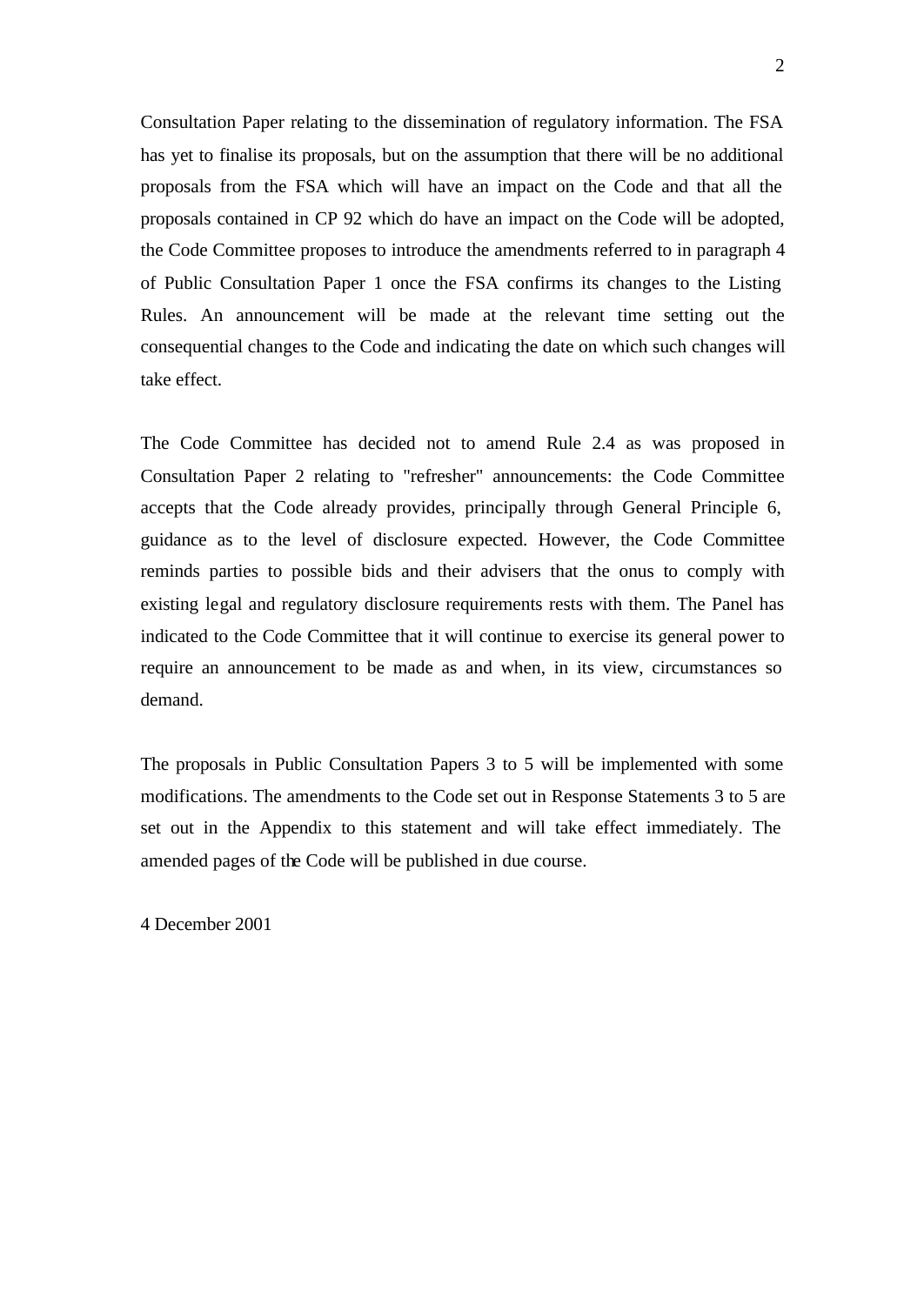#### **APPENDIX**

## **1. Rule 2.5**

In Rule 2.5 (b), add a new subparagraph (vi) as follows:-

**"(vi) details of any agreements or arrangements to which the offeror is party which relate to the circumstances in which it may or may not invoke or seek to invoke a pre -condition or a condition to its offer and the consequences of its doing so, including details of any break fees payable as a result;"**

Existing subparagraphs (vi) and (vii) become (vii) and (viii) respectively.

**2. Rule 10** 

*Note 4*

Insert a new NB as follows:-

*"NB 2 It is a matter for the offeror and its advisers, in particular the receiving agent, to determine whether, for shareholders within CREST, an offer can be accepted (and the acceptance withdrawn) electronically without the need for an acceptance form. If so, the procedure to be adopted must be made clear in the offer document."*

The current *NB* becomes *NB 1.*

Insert a new paragraph (a) as follows:-

*"(a) if it is to be effected by means of CREST without an acceptance form, the transfer to the relevant member's escrow account has settled in respect of the relevant number of shares on or before the last time for acceptance set out in the offeror's relevant document or announcement; or,"*

Existing paragraphs *(a)* and *(b)* become *(b)* and *(c)* respectively.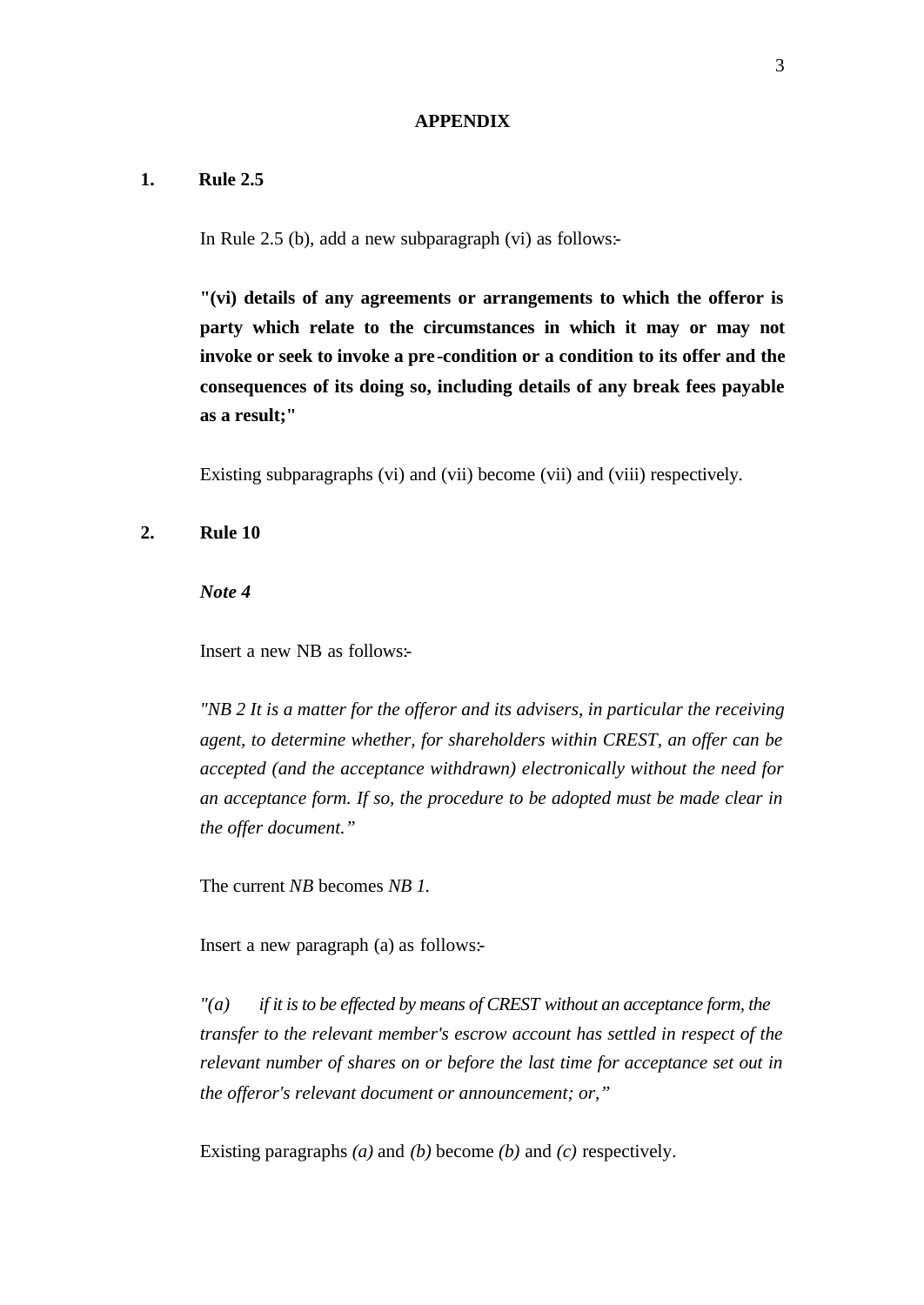Before new *(b)*, insert:-

*"if it is to be effected by means of an acceptance form, both:"*

In new Note (c)(iii), replace *(b)* in the last line with *(c)*.

## *Note 5*

(a) Delete existing (a) and replace with the following:-

*"the offeror or its nominee (or in the case of a Rule 9 offer, a person acting in concert with the offeror, or its nominee) is the registered holder of the shares; or"*

- (b) In paragraph (b), replace the reference to *"paragraph b(i) of Note 4" with "paragraph c(i) of Note 4".*
- (c) In the final paragraph of the Note add the following to the final sentence:-

*"(or, in relation to holdings in CREST in respect of which CREST maintains the register, the record of securities held in uncertificated form)."*

## *Note 6*

The existing wording is deleted, to be replaced with the following (the reference to paragraph c(iii) refers to new paragraph c(iii), i.e. existing paragraph b(iii)):

*"In determining whether an acceptance condition has been fulfilled before the final closing date, all acceptances and purchases that comply with the requirements of Notes 4 and 5 on Rule 10 may be counted, other than those which fall within paragraph c(iii) of Note 4."*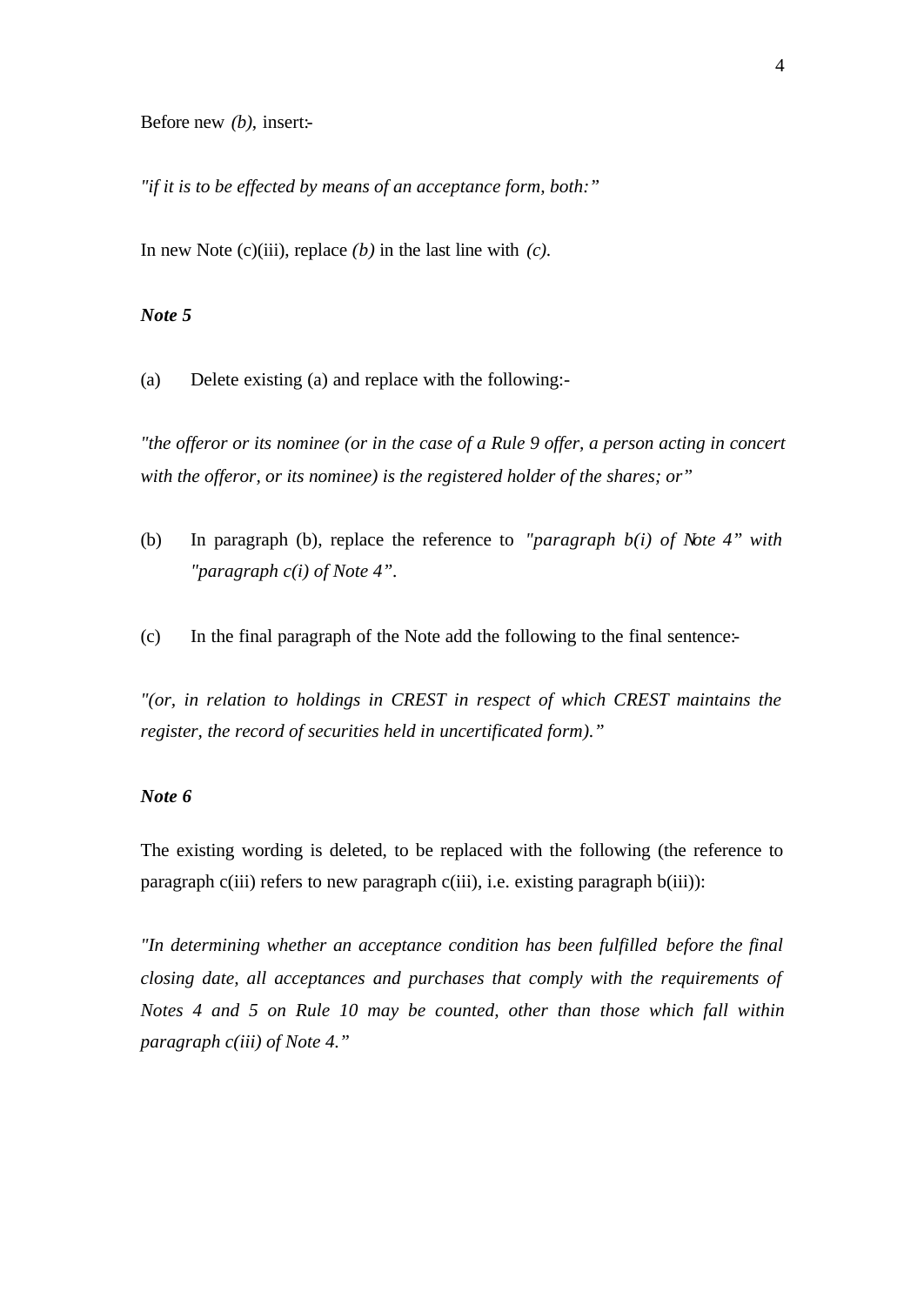#### **3. Rule 20.2**

In the second sentence, after 'potential offeror', insert:-

#### **",whether named or unnamed,"**

Add at the end of that sentence:-

**"or, if there has been no public announcement, when the offeror or bona fide potential offeror requesting information under this Rule has been informed authoritatively of the existence of another potential offeror."**

Add a new Note 2:-

# *"2. Conditions attached to the passing of information*

*The passing of information pursuant to this Rule should not be made subject to any conditions other than those relating to: the confidentiality of the information passed; reasonable restrictions forbidding the use of the information passed to solicit customers or employees; and, the use of the information solely in connection with an offer or potential offer. Any such conditions imposed should be no more onerous than those imposed upon any other offeror or potential offeror.*

*A requirement that a party sign a hold harmless letter in favour of a firm of accountants or other third party will normally be acceptable provided that any other offeror or potential offeror has been required to sign a letter in similar form."*

Add a new Note 4:-

## *"4. Mergers and reverse takeovers*

*Where an offer or possible offer might result in an offeror needing to increase its existing issued voting equity share capital by 100% or more, an offeror or*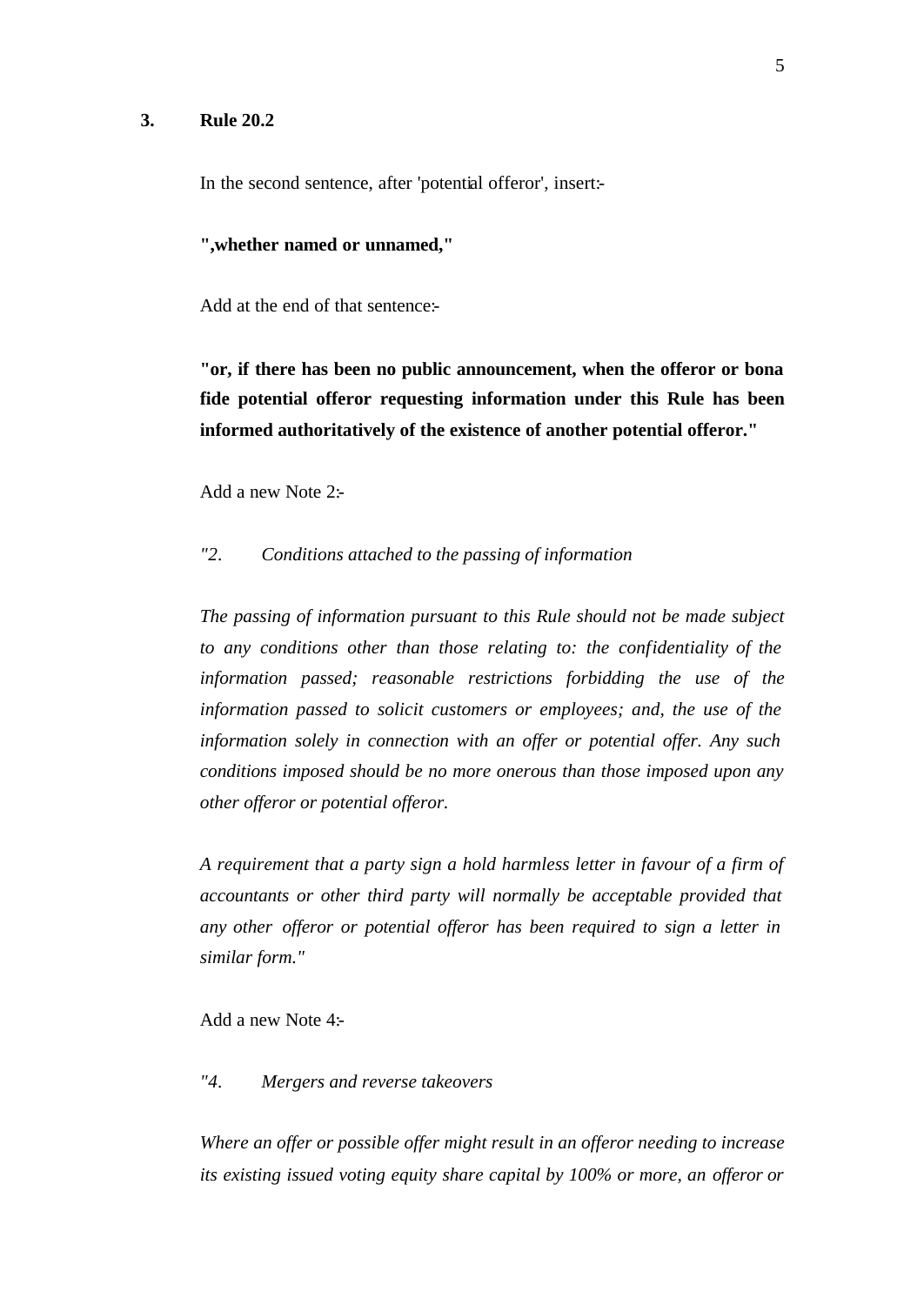*potential offeror for either party to such an offer or possible offer will be entitled to receive information which has been given by such party to the other party."*

Existing Notes 2 and 3 become Notes 3 and 5 respectively.

# **4. Rule 24.2(d)**

Insert a new paragraph (vii) as follows :-

**"(vii) details of any agreements or arrangements to which the offeror is party which relate to the circumstances in which it may or may not invoke or seek to invoke a condition to its offer and the consequences of its doing so, including details of any break fees payable as a result;"**

Existing paragraphs (vii) and (viii) become (viii) and (ix) respectively.

#### **5. Rule 26**

(a) Add a new paragraph (n) as follows:-

**"(n) a copy of any agre ements or arrangements, or, if not reduced to writing, a memorandum of all the terms of such agreements or arrangements, disclosed in the offer document pursuant to Rule 24.2(d) (vii)."**

(b) Delete **"and"** at the end of paragraph (1) and, at the end of paragraph (m), delete the full stop, replace with a semi-colon and insert **"and".**

## **6. Rule 31.6**

In Rule 31.6(b) in lines 3 and 10, insert "**electronic instructions or**" between **"relevant"** and **"documents"**.